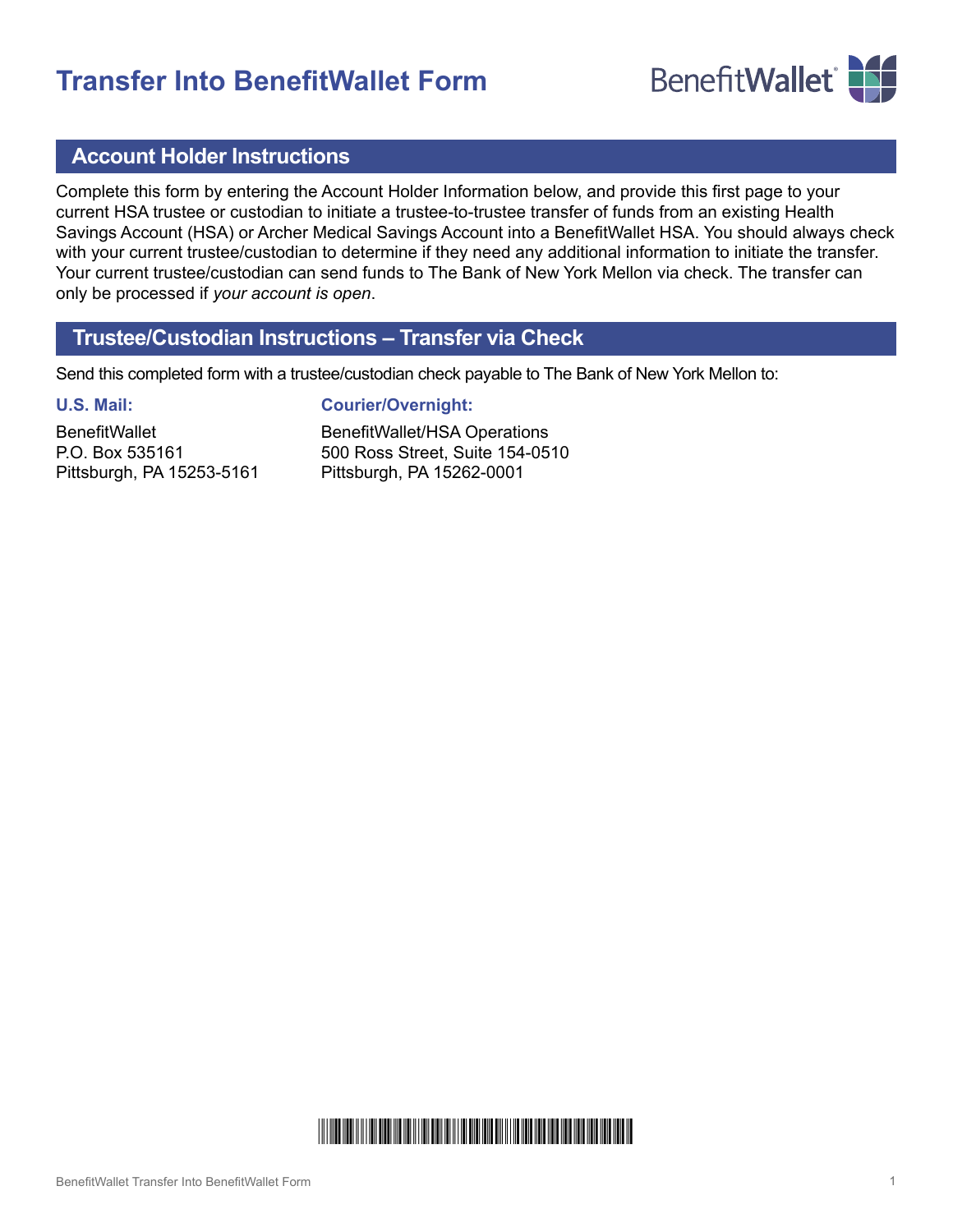# **Transfer Into BenefitWallet Form**



## **Account Holder Information**

Complete and sign this form. Provide it to your current HSA trustee/custodian to initiate a transfer into your BenefitWallet HSA,

Note: Your account number can be found in the upper right corner of your BenefitWallet Welcome Kit cover letter, account holder statements as well as on the member portal and your BenefitWallet checks and deposit slips.

Current Trustee/Custodian Information:

| <b>Account Holder Name</b><br>(as listed with current trustee/custodian) |  |
|--------------------------------------------------------------------------|--|
| Trustee/Custodian Name                                                   |  |
| Address                                                                  |  |
| City, State, Zip                                                         |  |
| <b>Account Number</b>                                                    |  |

## **Transfer Funds To**

| BenefitWallet Account Number:* 9500                                                                                                                                                                                      |  |  |
|--------------------------------------------------------------------------------------------------------------------------------------------------------------------------------------------------------------------------|--|--|
| Your account number can be found in the upper right corner of your BenefitWallet Welcome Kit cover letter, account<br>holder statements as well as on the member portal and your BenefitWallet checks and deposit slips. |  |  |
| Please transfer 100% of my account balance                                                                                                                                                                               |  |  |
| $\Box$ Please transfer \$                                                                                                                                                                                                |  |  |
| Account Holder Name (print):                                                                                                                                                                                             |  |  |
| <b>Account Holder Signature:</b>                                                                                                                                                                                         |  |  |
|                                                                                                                                                                                                                          |  |  |

Date of Signature:

# +TP+HC2+HA+586+222222222